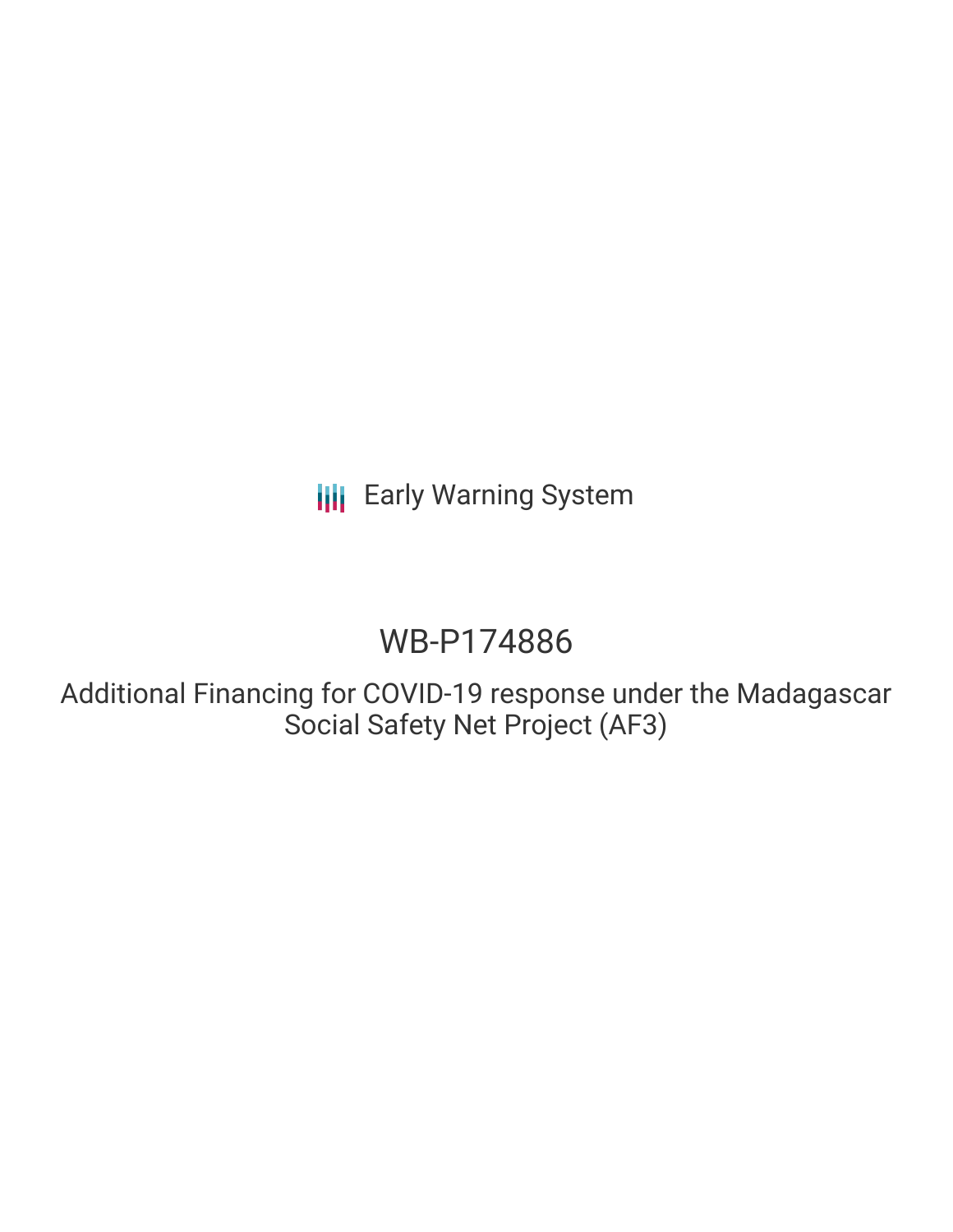

#### Early Warning System Additional Financing for COVID-19 response under the Madagascar Social Safety Net Project WB-P174886

#### **Quick Facts**

 $(\triangle F3)$ 

| <b>Countries</b>               | Madagascar                               |
|--------------------------------|------------------------------------------|
| <b>Financial Institutions</b>  | World Bank (WB)                          |
| <b>Status</b>                  | Approved                                 |
| <b>Bank Risk Rating</b>        | U                                        |
| <b>Voting Date</b>             | 2021-02-19                               |
| <b>Borrower</b>                | Government of Madgascar                  |
| <b>Sectors</b>                 | Education and Health, Law and Government |
| <b>Investment Type(s)</b>      | Loan                                     |
| <b>Investment Amount (USD)</b> | \$150.00 million                         |
| <b>Loan Amount (USD)</b>       | \$150.00 million                         |
| <b>Project Cost (USD)</b>      | \$150.00 million                         |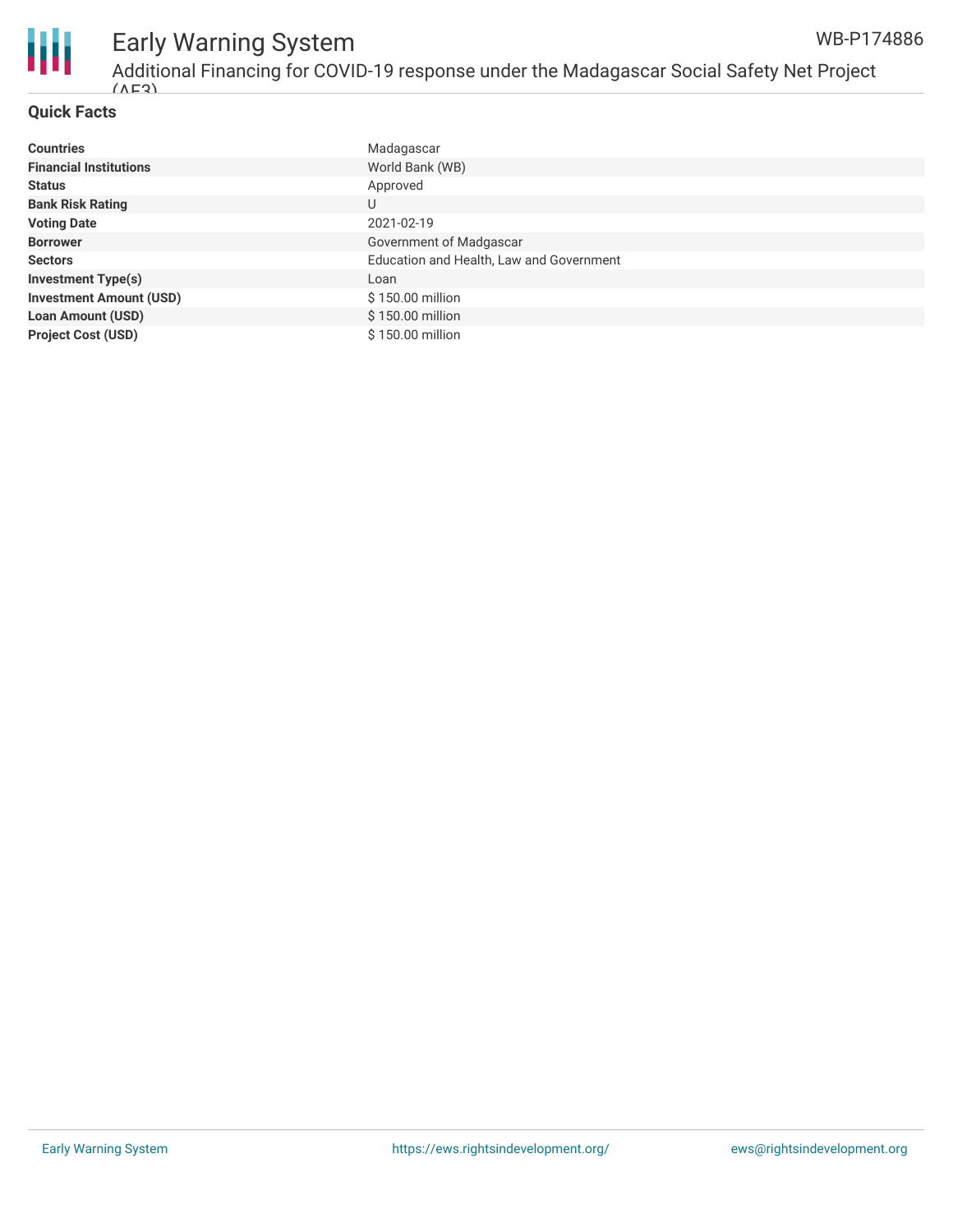



## Early Warning System Additional Financing for COVID-19 response under the Madagascar Social Safety Net Project  $(\triangle F3)$

# **Project Description**

According to WB website, the project aims to support the government in increasing the access of extremely poor households tosafety net services and in laying the foundations for a social protection system.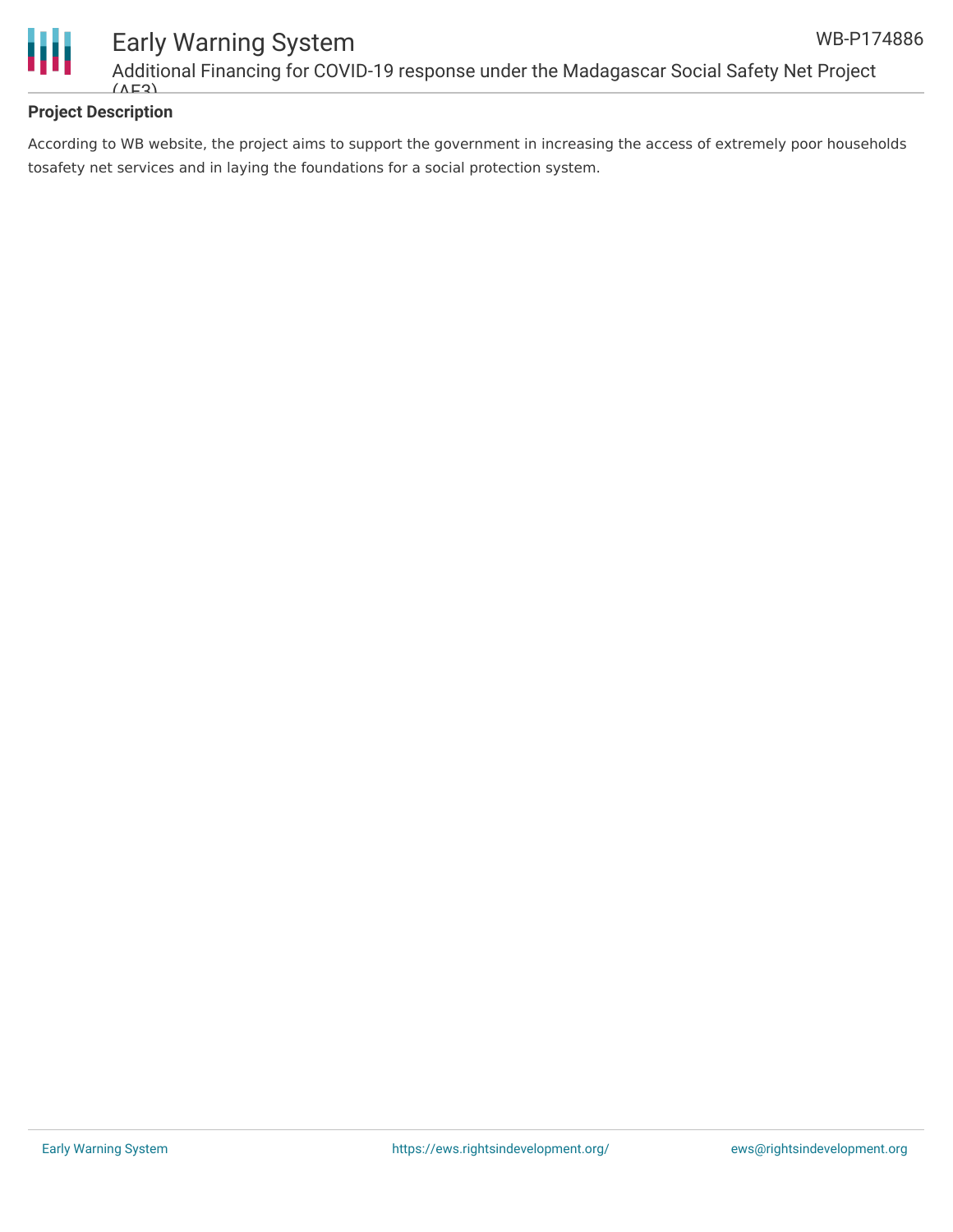

# Early Warning System

Additional Financing for COVID-19 response under the Madagascar Social Safety Net Project  $(\triangle E3)$ WB-P174886

### **Investment Description**

World Bank (WB)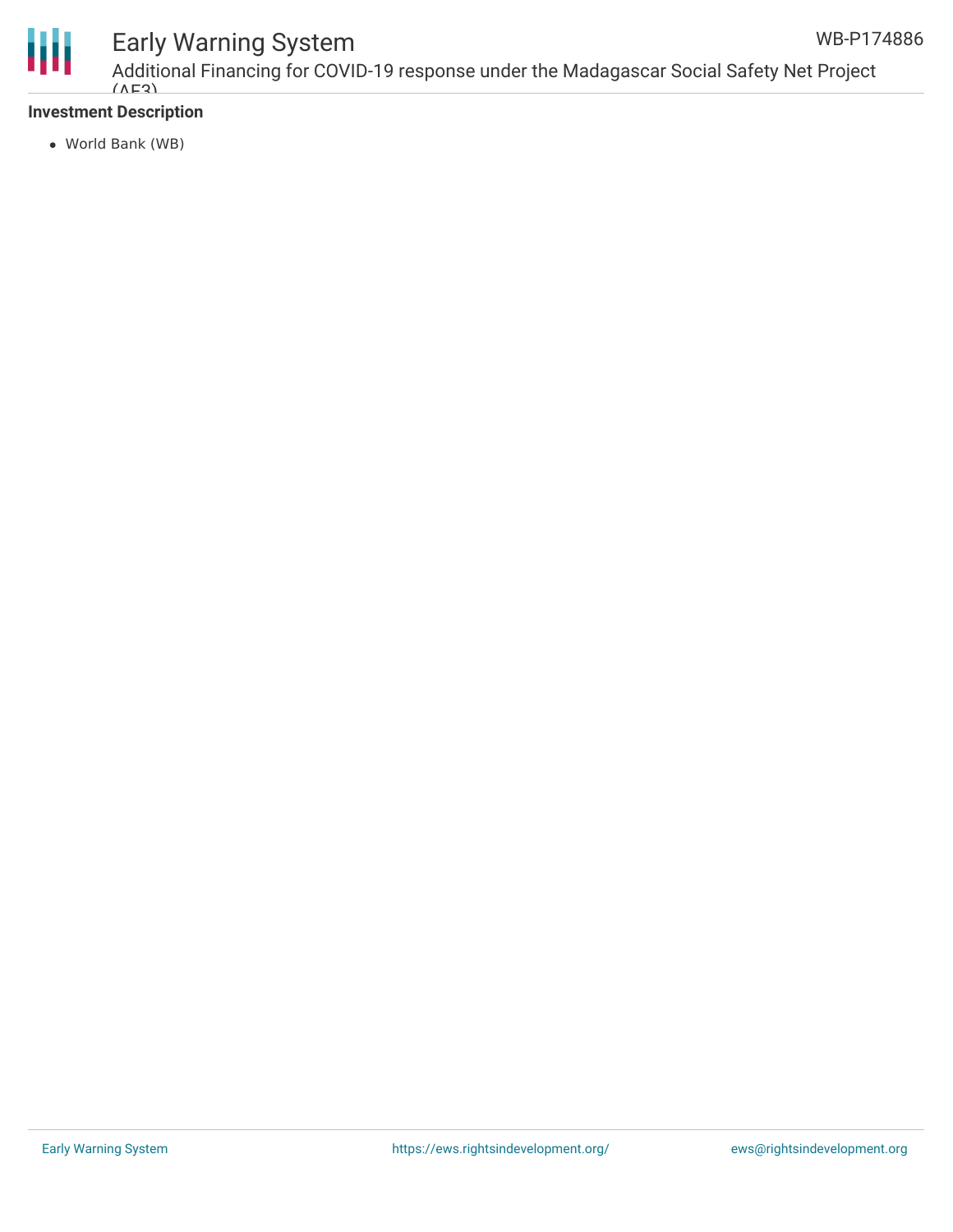

### **Contact Information**

Implementing Agencies:

ONN/PNNC-SEECALINE, Ministry of Population, Social Protection and Promotion of Women, FID

No contact information provided at the time of disclosure.

#### **ACCESS TO INFORMATION**

To submit an information request for project information, you will have to create an account to access the Access to Information request form. You can learn more about this process at: https://www.worldbank.org/en/access-toinformation/request-submission

#### **ACCOUNTABILITY MECHANISM OF THE WORLD BANK**

The World Bank Inspection Panel is the independent complaint mechanism and fact-finding body for people who believe they are likely to be, or have been, adversely affected by a World Bank-financed project. If you submit a complaint to the Inspection Panel, they may investigate to assess whether the World Bank is following its own policies and procedures for preventing harm to people or the environment. You can contact the Inspection Panel or submit a complaint by emailing ipanel@worldbank.org. Information on how to file a complaint and a complaint request form are available at: https://www.inspectionpanel.org/how-tofile-complaint